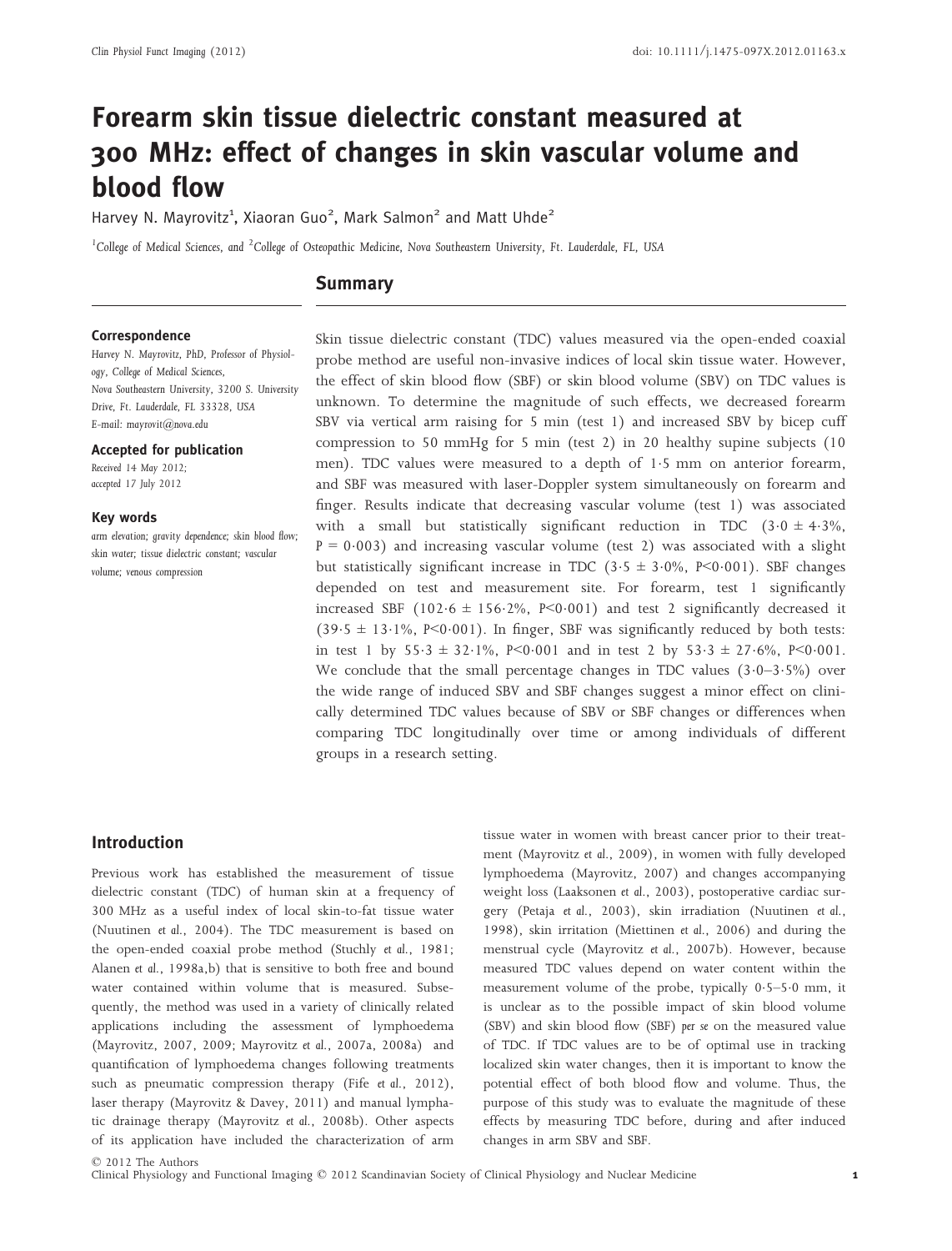# Methods

# **Subjects**

Twenty adult volunteer subjects participated in this study (10 men and 10 women). They were evaluated after signing a University Institutional Review Board approved informed consent. Requirements for participation included that subjects (i) be at least 21 years of age; (ii) had self-reported normal upper extremity function with no history of serious trauma, vascular issues, implanted wires or electronic medical devices; (iii) reported no current pregnancies; (iv) had no evidence of any abnormal arm skin condition at the time of the study. All subjects were asked not to apply any skin cream or lotions on the day of their scheduled experiment. Group age (mean  $\pm$  SD) was 26  $\pm$  3.3 years (range of 23–36 years) and a median age of 26 years. The group body mass index (BMI) was  $23 \pm 3.1$  kg m<sup>-2</sup> (range 18–32 kg m<sup>-2</sup>) and a median of 23 kg  $\text{m}^{-2}$ . With respect to the BMI classification, one subject (5%) was underweight (BMI <  $18.5 \text{ kg m}^{-2}$ ), 14 subjects (70%) had a BMI in the normal range (BMI 185– 24.9 kg  $m^{-2}$ ), four subjects (20%) were overweight (BMI 25  $(-29.9 \text{ kg m}^{-2})$ , and one subject (5%) would be classified as obese (BMI > 30 kg m<sup>-2</sup>). The right hand was the selfreported dominant hand in all 20 subjects. Forearm girths were measured on the right arm 8 cm distal to the antecubital fossa with a calibrated tape at uniform tension. Girth values were  $24 \pm 2.2$  cm with a range of 20-28 cm and a median value of  $24 \pm 2.2$  cm. Blood pressures determined with a mercury sphygmomanometer at the end of the measurement sequence showed no subject to be hypertensive with group systolic pressures of  $111.9 \pm 8.5$  mmHg (range 106– 120 mmHg) and diastolic pressures of  $71.6 \pm 6.2$  mmHg (range 64–82 mmHg). Tests were carried out in a quiet experimental room with average room temperature and relative humidity of  $22.9 \pm 1.6^{\circ}$ C and  $51.1 \pm 6.0\%$ , respectively.

#### Preliminary skin biophysical measurements

To help insure that the subsequent measurements of TDC values would be made on skin with normal barrier function and epidermal moisture, each subject had their stratum corneum (SC) moisturization and transepidermal water loss (TEWL) measured while in the supine position at the specific forearm site that would subsequently be used for TDC measurements. The relative SC moisturization was based on the SC capacitance (Alanen et al., 2004) and was measured using the MoistureMeter SC-2 (Delfin Technologies Ltd, Kuopio, Finland). TEWL is a measure of the non-sweat-related passive water loss through the skin and is an index of skin barrier function (Fluhr et al., 2006; Machado et al., 2010). TEWL was measured using the VapoMeter SWL-2 (Delfin Technologies Ltd). The VapoMeter (Nuutinen et al., 2003) is battery-operated and contains a humidity sensor housed in a closed chamber within a cylindrical probe that contacts the skin for about 10 s for a TEWL measurement that is reported in water flux units of  $g \text{ m}^{-2} \text{ h}^{-1}$ .

Its use in comparison with open chamber devices has been determined (De Paepe et al., 2005; Steiner et al., 2011). TEWL and SC values obtained for the present subjects were, respectively,  $9.1 \pm 3.1$  g m<sup>-2</sup> h<sup>-1</sup> (range 5.4–17.2) and  $16.7 \pm 5.0$ (range 10–30) with both parameters being within normal ranges previously measured for TEWL (Nuutinen et al., 2003; De Paepe et al., 2005) and for SC (Zioni et al., 2010), suggesting that the subsequent TDC and SBF determinations are representative of normal hydrated skin.

#### Tissue dielectric constant measurement method

The device used to measure TDC was the MoistureMeter-D (unit number D3N014, Delfin Technologies Ltd). It consists of a cylindrical probe connected to a control unit that displays the TDC value when the probe is placed in contact with the skin as illustrated in Fig. 1. The physics and principle of operation have been well described (Stuchly et al., 1981; Alanen et al., 1998a,b; Alanen et al., 1999; Nuutinen et al., 2004). In brief, a 300-MHz signal is generated within the control unit and is transmitted to the tissue via the probe that is in contact with the skin. The probe acts as an open-ended coaxial transmission line (Alanen et al., 1998a). A portion of the incident electromagnetic wave is reflected that depends on the dielectric constant of the tissue, which itself depends on the amount of free and bound water in the tissue volume through which the wave passes. Reflected wave information is processed within a control unit, and the dielectric constant is displayed. For reference, pure water has a value of about 78.5, and the display scale range is  $1-80$ . The effective measurement depth depends on the probe dimensions, with larger spacing between inner and outer conductors corresponding to greater penetration depths. In this study, a probe with an effective measurement depth of 1.5 mm was used as this depth approximates the anterior forearm skin thickness. This probe used has an outside diameter of 20 mm with 3-mm spacing between the inner and outer concentric conductors.



Figure 1 Measurement of forearm tissue dielectric constant (TDC). TDC is measured on the anterior forearm by touching the skin with the shown probe for about 10 s. The BP cuff is used for a later manoeuvre to cause venous congestion by elevating the cuff pressure to 50 mmHg.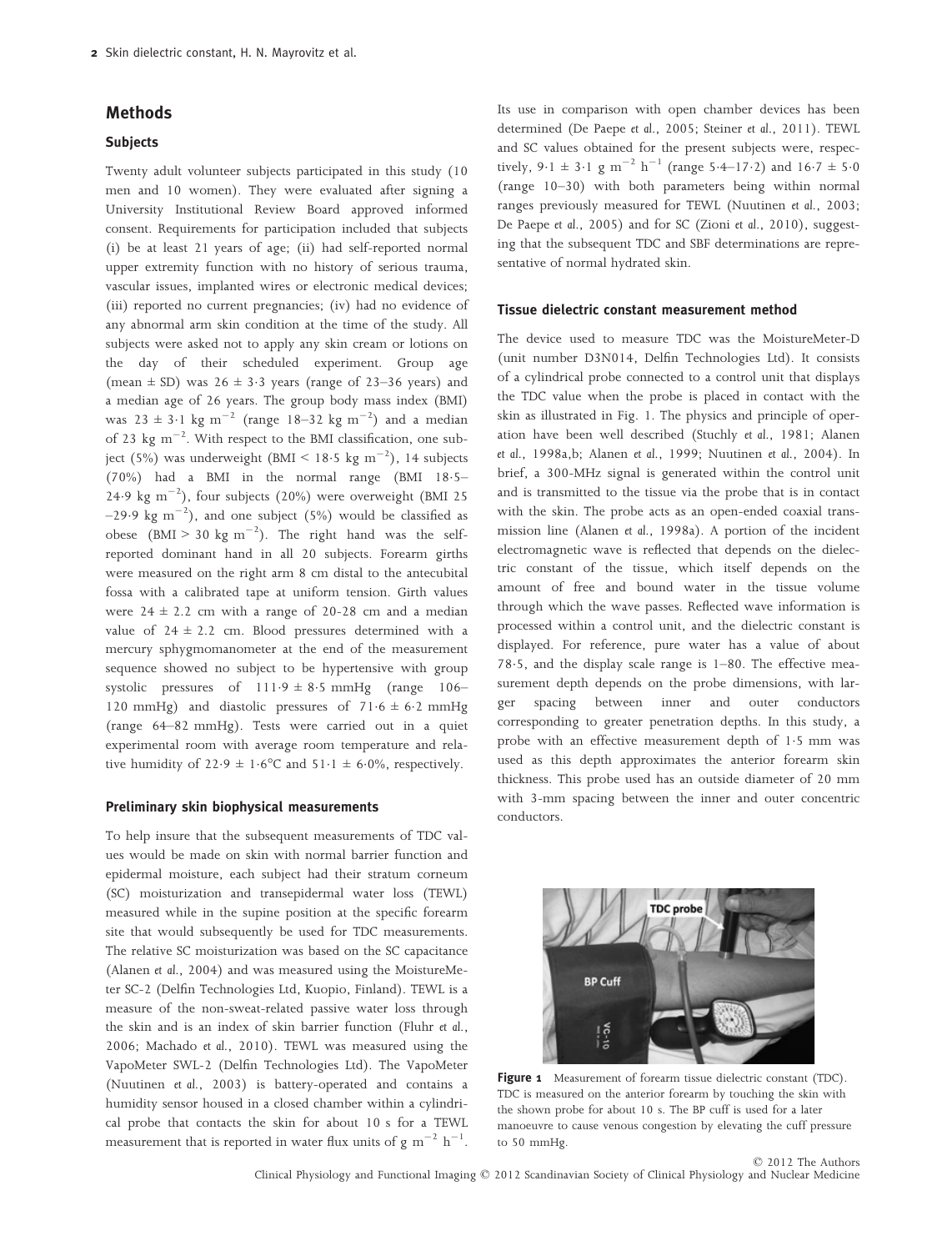#### Tissue dielectric constant measurement procedure

TDC measurements were started after a subject was lying supine for 5 min on a padded examination table with arms at his or her side with hands positioned palm up to expose the anterior surface of both forearms. A standardized measurement site, along the right forearm midline located 8 cm distal to the antecubital fossa, was marked with a dot using a surgical pen. The dot served as a reference centre point for probe placement. A single measurement was obtained by placing the probe in contact with the skin of the right forearm and held in position using gentle pressure (Fig. 1). After about 10 s, an audible signal indicated completion of the measurement. A baseline measurement set consisting of 10 values were collected by continuing in this fashion and obtaining TDC values every 20 s for 3 min. The subject's arm was then gently raised by the investigator to 90°. After 2 min with the arm raised, another set of 10 measurements were collected by obtaining values every 20 s for 3 min. The total arm raise time was 600 s (5 min). The subject's arm was then slowly lowered back to the horizontal position. After the arm had been resting for 2 min, a 2nd baseline TDC measurement sequence of 10 measurements was taken, and then, the cuff around the bicep of the right arm was inflated to 50 mmHg. After 2 min of cuff inflation, TDC measurements were again taken every 20 s for 3 min after which the cuff pressure was released. This completed the TDC measurements sequence. The average value of the 10 TDC values taken with the arm at 0° and the cuff not inflated was calculated and subsequently compared to the average value of the 10 TDC values taken with the arm cuff inflated to 50 mmHg.

#### Skin blood flow measurement method

Skin blood flow (SBF) was measured using a dual-channel laser-Doppler system (Moor Instruments model MBF3D, Wilmington, DE, USA) with one probe (Model MP11sc) affixed with paper tape to the right anterior forearm 8 cm distal to the antecubital crease and one probe affixed to the palmer surface of the 3rd finger as shown in Fig. 2. The probe is made of flexible silicon rubber tape with a thickness of 2 mm. Flow outputs of the monitoring system underwent A/D conversion (DataQ model 720B) at 100 samples  $s^{-1}$  and were recorded at a standardized gain on a dedicated laptop.

Principles and applications of laser-Doppler flow measurements have been previously published (Nilsson et al., 1980; Kastrup et al., 1987; Rendell et al., 1992; Bornmyr et al., 1998; Mayrovitz, 1998). Briefly, a low-intensity laser light signal is transmitted into the skin to a depth of about 1–2 mm, and the reflected light is used to measure local blood flow. The Doppler-shifted signal contains information about the speed and number density of moving red blood cells in a tissue region to a depth of about 1–2 mm (Jakobsson & Nilsson, 1993). Speed and number density information is processed to yield a parameter that is proportional to blood flow and usually expressed in arbitrary units (a.u.). The probe, which was directly attached to the skin with tape, received blood flow data from a surface area of about 2  $mm<sup>2</sup>$  and transmitted this data via a fibre optic bundle to the central processor. Response time resolution was 0.1 s. Basal SBF values of the finger are typically much lesser than that on the forearm but because forearm and finger values were scaled for convenience of recording display, comparisons of absolute differences between these sites are not appropriate.

#### Skin blood flow measurement procedure

After TDC values were obtained, subjects remained comfortably in the supine position while laser-Doppler probes were placed at the previous site of TDC measurement and also on the palmer aspect of the 3rd finger (Fig. 2). SBF was recorded from both sites continuously during a horizontal resting interval, an arm raise interval, an arm lowering interval and a cuff compression interval as illustrated for one subject's finger SBF in Fig. 3. For 5 min, the arm was kept in a horizontal



Figure 2 Measurement of skin blood flow (SBF). Laser Doppler flat probes are positioned on the anterior forearm and on the palmer surface of the third finger of the right arm. SBF is measured continuously at both sites with the arm horizontal (as shown) and while elevated vertically (not shown).



Figure 3 Experimental manoeuvres for the SBF sequence. The experimental procedure can be divided into five segments, each segment lasting 5 min. Continuous SBF recordings are obtained throughout this sequence. [A] the right arm is lying horizontally  $(0^{\degree})$  on the table, and the biceps cuff is not inflated; [B] the subject's arm is raised passively by the experimenter to 90° , and the subject is instructed to maintain this position; [C] the subject's arm is passively lowered back to 0° ; [D] after 5 min, the biceps cuff is inflated to 50 mmHg and is maintained at this pressure for 5 min; [E] the pressure in the cuff is returned to 0 mmHg. A similar pattern of manoeuvres is also used for the TDC measurement series.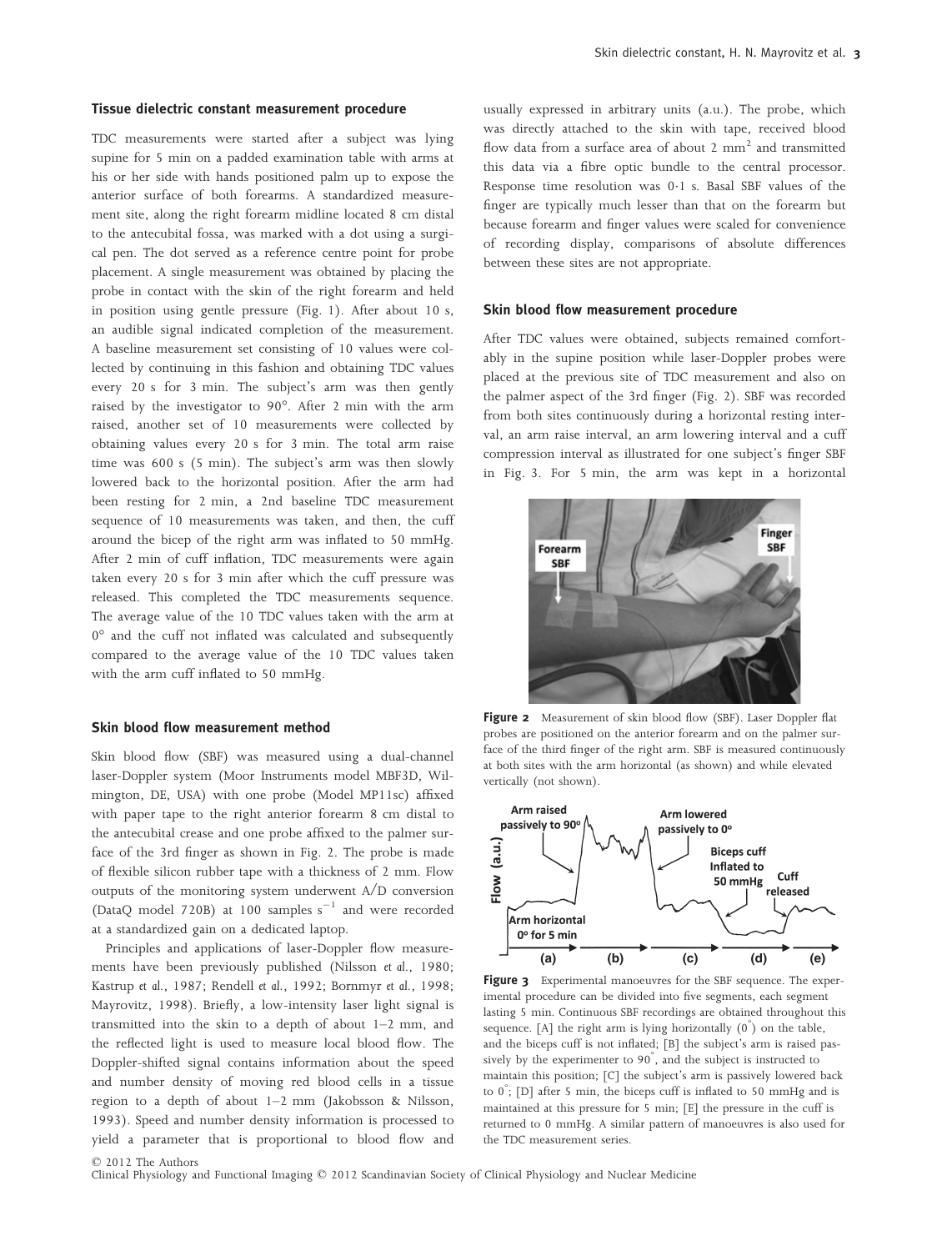position before being raised slowly to a vertical position for an additional 5 min. Thereafter, the arm was returned to the horizontal position, and another 5 min, data set was recorded. Then, the arm cuff was inflated to 50 mmHg and SBF continued to be monitored for 5 min. The cuff pressure was then released.

## Vascular perturbations in skin blood volume and skin blood flow

Changes in SBV and SBF were accomplished with two test manoeuvres. Test 1 consisted of changing the arm position from a horizontal position resting on the examination table surface to a self-supported vertical position approximately 90° to the bed surface. Test 2 consisted of a 50 mmHg compression of the upper arm on the tested side via a blood pressure cuff connected to a sphygmomanometer. These manoeuvres were performed in association with the TDC and SBF measurements described below and illustrated for an SBF measurement in Fig. 3.

### Analysis

All statistical analyses were performed using spss version 13 (IBM, Armonk, NY, USA). TDC and SBF values were first tested for normality using the Shapiro–Wilk test. Results showed that TDC values were not distributed significantly different from normality with Shapiro–Wilk's significance values ranging from 012 to 033. Contrastingly, all SBF values were not normally distributed as judged by the significance values of the Shapiro–Wilk test, which were all less than 0.05. Accordingly, changes in TDC values were analysed using paired t-tests, and changes in SBF values were analysed using the Wilcoxon signed rank procedure using the Fisher's exact test.

## Results

## Changes in TDC values with changes in time, arm position and cuff pressure

For each test condition, the 10 sequential TDC values measured at 20 s intervals are shown in Fig. 4. Except for the measurements taken with the arm horizontal prior to the arm raise manoeuvre, there was no detectible trend in the sequential TDC values as assessed by regression analysis. For the arm in the horizontal position (Fig. 4a), there was a slight but significant increase  $(P<0.01)$  in TDC values from the first TDC value (mean  $\pm$  SD) of 28.4  $\pm$  2.6–29.0  $\pm$  3.0 for the last measurement ( $r = 0.797$ ). This minor increase had little effect on the average calculated value used for assessing changes in TDC accompanying arm elevation.

Moving the arm from the horizontal position  $(0^{\degree})$  to the vertical position (90° ) was associated with a small but statistically significant reduction in the measured TDC value (Fig. 5). The TDC average value in the horizontal position



Figure 4 Sequential TDC values. Ten sequential TDC values were measured at 20-s intervals during each manoeuvre. Values (circles) are mean and bars are SEM for the 20 subjects evaluated. (a) Arm positional manoeuvre; (b) arm compression manoeuvre. In (a), a slight trend (from 1st to 10th measurement) is noted for TDC values obtained with the arm in the horizontal position.



Figure 5 Tissue dielectric constant values for Arm Position and Compression Pressures. Left: TDC values measured with and without arm elevation to 90° with respect to horizontal; Right: TDC values measured with and without application of 50 mmHg of pressure around the biceps proximal to the site of measurement. Data are the mean TDC values of 20 subjects measured to a depth of 1.5 mm. Bars are  $+1$  SD. TDC values measured with elevation of the arm to  $90^\circ$  is, on average, significantly lower than control ( $P = 0.003$ ), and TDC values measured with application of 50 mmHg of pressure is significantly higher than control  $(P<0.001)$ .

(mean  $\pm$  SD) was 28.7  $\pm$  2.9 and was reduced to 27.8  $\pm$  2.5 (P = 0.003) with the average reduction amounting to  $3.0 \pm$ 43%. Contrastingly, inflation of the cuff around the upper arm to 50 mmHg with the arm in a horizontal position was associated with a slight but statistically significant increase in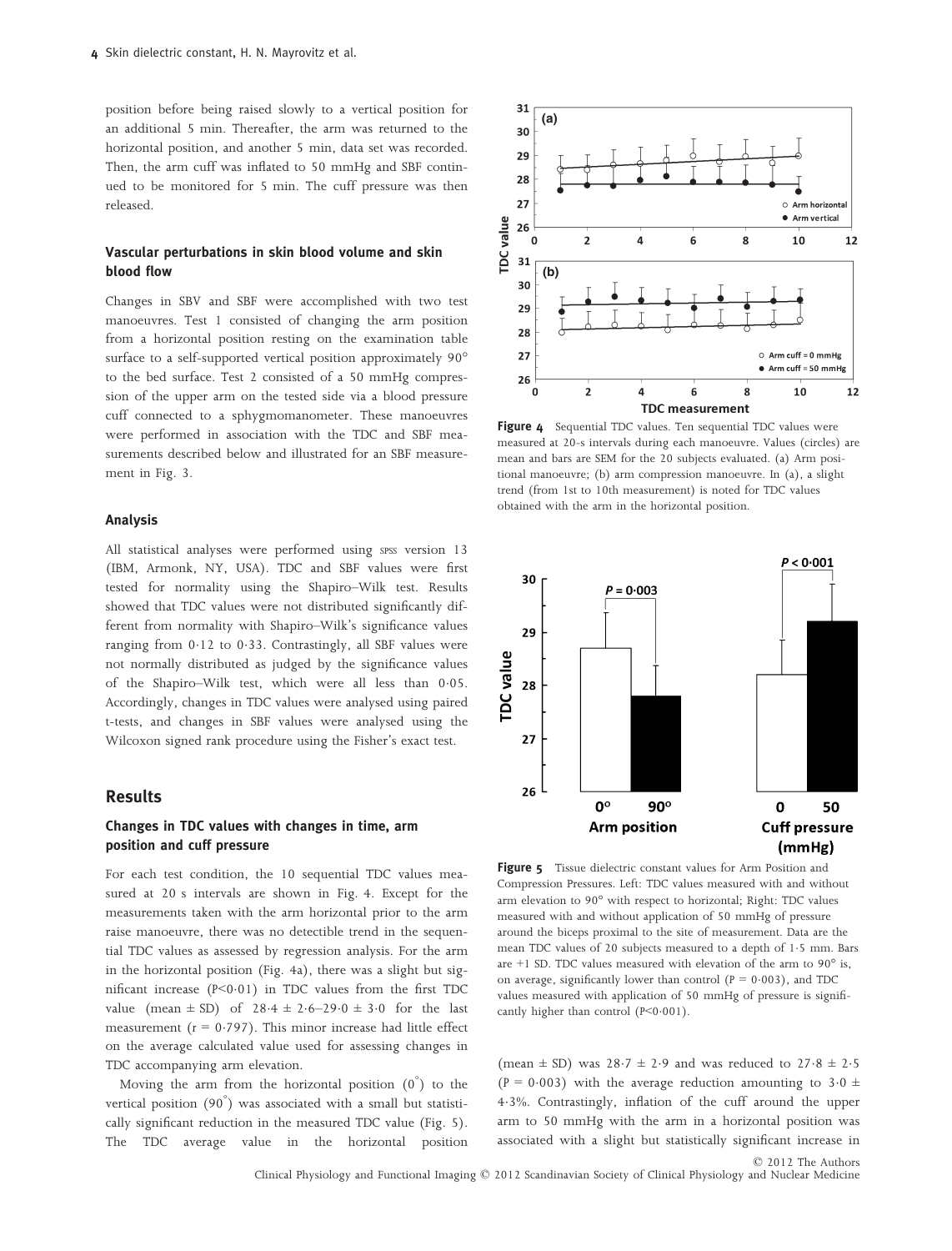TDC value as also shown in Fig. 5. The TDC average value for the arm in the resting horizontal position prior to cuff inflation was  $28.2 \pm 2.8$  and was increased to  $29.2 \pm 3.1$ ( $P < 0.001$ ) after 5 min of cuff inflation. This change corresponded to a percentage increase of  $3.5 \pm 3.0\%$ .

## Changes in skin blood flow associated with arm position and cuff pressure

#### Forearm

Moving the arm from the  $0^{\degree}$  to  $90^{\degree}$  position was associated with a significant increase in the forearm SBF (Fig. 6). The SBF average value in the horizontal position (mean  $\pm$  SD) was  $0.26 \pm 0.13$  a.u. and was increased to  $0.47 \pm 0.33$  a.u.  $(P<0.001)$  with the average increase amounting to  $102.6 \pm 156.2\%$  as calculated from the mean and SD of the changes measured in each of the 20 subjects. Contrastingly, inflation of the cuff around the upper arm to 50 mmHg with the arm in a horizontal position was associated with a significant decrease in SBF. The SBF average value for the arm in the resting horizontal position prior to cuff inflation was  $0.29 \pm 0.22$  a.u. that decreased to  $0.15 \pm 0.07$  a.u. (P<0.001) after 5 min of cuff inflation. This change corresponded to a percentage decrease of  $39.5 \pm 13.1\%$ .

#### Finger

Moving the arm from the 0° to 90° position was associated with a significant decrease in the finger SBF (Fig. 7). The SBF average value in the horizontal position was  $0.38 \pm 0.24$  a.u. and was decreased to  $0.16 \pm 0.13$  a.u. (P<0.001) with the



average decrease equal to  $55.3 \pm 32.1\%$ . Similarly, inflation of the cuff around the upper arm to 50 mmHg with the arm in a horizontal position was also associated with a significant decrease in SBF. The SBF average value for the arm in the resting horizontal position prior to cuff inflation was  $0.35 \pm 0.29$ a.u. that decreased to  $0.16 \pm 0.18$  a.u. (P<0.001) after 5 min of cuff inflation. This change corresponded to a percentage decrease of  $53.3 \pm 27.6\%$ .

# **Discussion**

The main new findings of the present study relate to the determination of the extent to which changes in skin blood volume (SBV) and skin blood flow (SBF) impact the measured value of skin tissue dielectric constant, TDC. The findings indicate that changes in SBV, induced by volume reductions associated with arm elevation and volume increases associated with cuff compressions to 50 mmHg, cause anticipated directional changes in TDC values; TDC decreases with arm elevation, and its associated blood volume reduction and TDC increases with arm compression and its associated reduction in venous outflow from the arm. Although both manoeuvres induced statistically significant changes in measured TDC values, the changes were functionally small amounting to an average of a  $3.0\%$  reduction on arm elevation and a  $3.5\%$ increase associated with the SBV increase induced by arm cuff inflation. Tests of the associated blood flow changes induced by these two manoeuvres showed a nearly twofold increase in forearm SBF with arm elevation and a nearly 40% decrease in SBF with cuff compression. Despite these large changes in SBF, only minor changes in TDC values occurred. These data suggest that for most clinical evaluation and tracking purposes,



Figure 7 Finger SBF values for Arm Position and Compression Pressures. Left: Finger skin blood flow (SBF) with and without arm elevation to 90°; Right: SBF with and without application of 50 mmHg cuff pressure. Data are mean SBF values (expressed in arbitrary units) of 20 subjects. Bars are +1 SD. Mean SBF value measured with 90° arm elevation is significantly less than with the arm at  $0^{6}$  (P<0.001), and SBF measured with 50 mmHg of cuff pressure is significantly less than at 0 mmHg  $(P<0.001)$ .

© 2012 The Authors

Clinical Physiology and Functional Imaging © 2012 Scandinavian Society of Clinical Physiology and Nuclear Medicine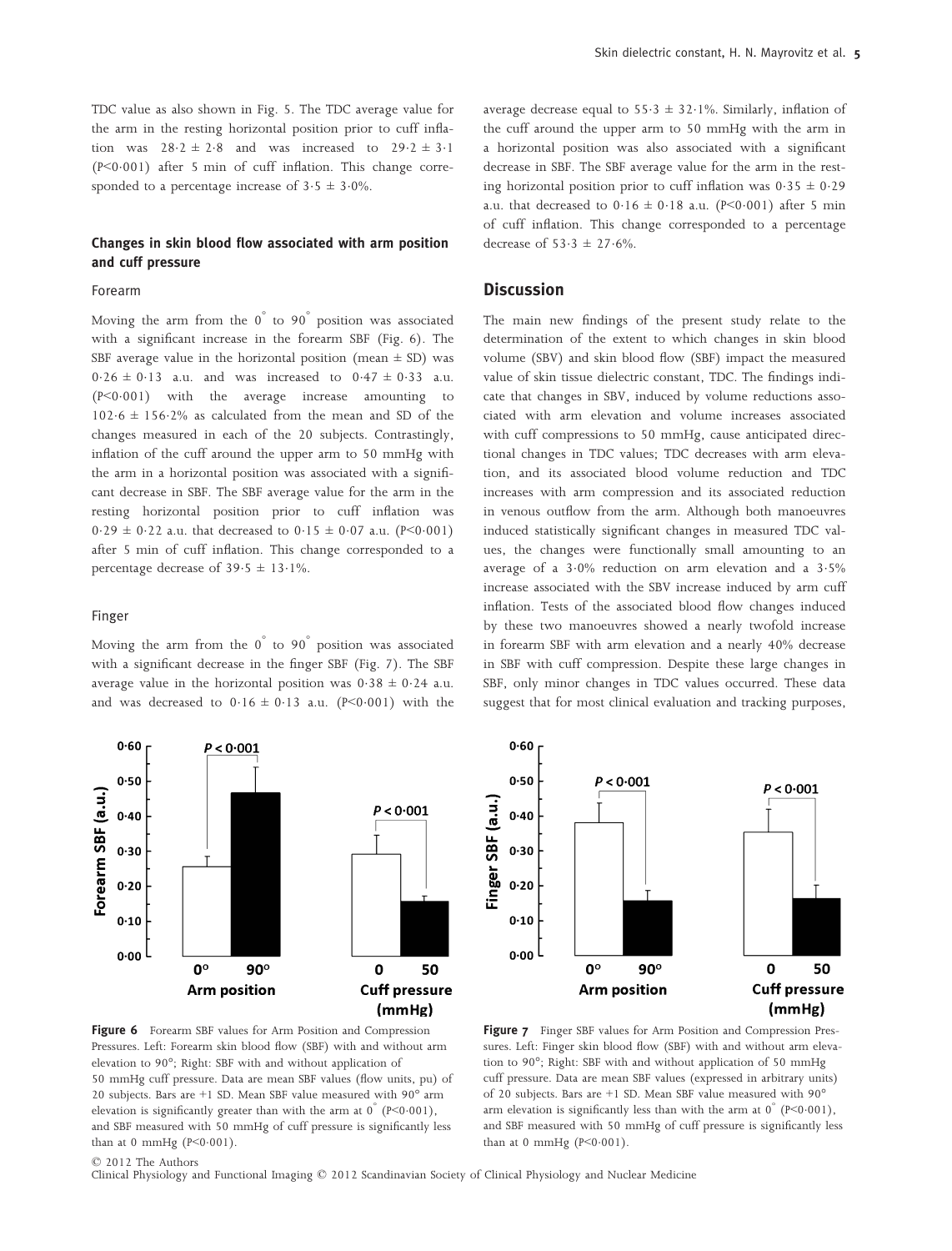any potential confounding effects of variations in blood volume or blood flow changes are minimal with respect to effects on measured TDC values. This is important because it impacts the way in which TDC values may be interpreted when used to measure persons in different groups or the same persons over time. As in general these persons will have unknown but possible differences or changes in their vascular volumes or flows at sites of TDC measurements, the present findings help define an upper bound on the potential variance attributable to changes in either SBV or SBF. Thus, a reasonable working estimate would be to assume that individual changes (or group differences) greater than ±3% would not likely be related to vascular changes.

Additional findings of interest in the present study relate to the observed changes in SBF. Although it was anticipated that cuff inflation would reduce SBF as a consequence of the reduction in the effective perfusion pressure distal to the upper arm cuff, the oppositely directed effects of arm elevation on forearm versus finger SBF were not anticipated. Elevation of the arm from the horizontal to vertical position was associated with the anticipated gravity-dependent blood volume drainage and a reduction in the finger SBF. Contrastingly, however, the forearm SBF was noted to significantly increase during the arm elevation. Although the present study was not designed to investigate the mechanism responsible for this increase, it is notable that an increase in forearm blood flow during arm

elevation was observed in a prior study (Tschakovsky & Hughson, 2000). These authors used Doppler ultrasound to determine brachial artery blood flow in the elevated arm under two conditions: (i) when venous drainage was allowed and (ii) when drainage was prevented via cuff compressions to pressures above venous levels. They found that compared to the horizontal position, 2 min of arm elevation to the vertical position resulted in a 24% increase in blood flow only when venous drainage was allowed during the arm elevation interval. The authors concluded that this flow increase was attributable to a venous emptying–related arteriolar vasodilatation. However, the responsible mechanism for such a venous–arteriolar coupling is unclear although the present findings of a skin blood flow increase would be consistent with their prior observation of brachial artery blood flow increase.

In summary, TDC changes accompanying wide variations in skin blood volume and skin blood flow ranged from  $-3\%$  to +35%. These values may be used as reasonable upper bound estimates on potential TDC variations attributable to volume or flow changes in individuals tracked over time or comparisons between groups.

# Conflict of interest

The authors declare that they have no conflict of interests.

## References

- Alanen E, Lahtinen T, Nuutinen J. Measurement of dielectric properties of subcutaneous fat with open-ended coaxial sensors. Phys Med Biol (1998a); 43: 475–485.
- Alanen E, Lahtinen T, Nuutinen J. Variational formulation of open-ended coaxial line in contact with layered biological medium. IEEE Trans Biomed Eng (1998b); 45: 1241– 1248.
- Alanen E, Lahtinen T, Nuutinen J. Penetration of electromagnetic fields of an open-ended coaxial probe between 1 MHz and 1 GHz in dielectric skin measurements. Phys Med Biol (1999); 44: N169–N176.
- Alanen E, Nuutinen J, Nicklen K, Lahtinen T, Monkkonen J. Measurement of hydration in the stratum corneum with the MoistureMeter and comparison with the Corneometer. Skin Res Technol (2004); 10: 32–37.
- Bornmyr S, Svensson H, Soderstrom T, Sundkvist G, Wollmer P. Finger skin blood flow in response to indirect cooling in normal subjects and in patients before and after sympathectomy. Clin Physiol (1998); 18: 103–107.
- De Paepe K, Houben E, Adam R, Wiesemann F, Rogiers V. Validation of the VapoMeter, a closed unventilated chamber system to

assess transepidermal water loss vs. the open chamber Tewameter. Skin Res Technol (2005); 11: 61–69.

- Fife CE, Davey S, Maus EA, Guilliod R, Mayrovitz HN. A randomized controlled trial comparing two types of pneumatic compression for breast cancer-related lymphedema treatment in the home. Support Care Cancer (2012); doi: 10.1007/s00520-012-1455-2.
- Fluhr JW, Feingold KR, Elias PM. Transepidermal water loss reflects permeability barrier status: validation in human and rodent in vivo and ex vivo models. Exp Dermatol (2006); 15: 483–492.
- Jakobsson A, Nilsson GE. Prediction of sampling depth and photon pathlength in laser Doppler flowmetry. Med Biol Eng Comput (1993); 31: 301–307.
- Kastrup J, Bulow J, Lassen NA. A comparison between 133Xenon washout technique and Laser Doppler flowmetry in the measurement of local vasoconstrictor effects on the microcirculation in subcutaneous tissue and skin. Clin Physiol (1987); 7: 403  $-409.$
- Laaksonen DE, Nuutinen J, Lahtinen T, Rissanen A, Niskanen LK. Changes in abdominal subcutaneous fat water content with rapid weight loss and long-term weight maintenance in abdominally obese

men and women. Int J Obes Relat Metab Disord (2003); 27: 677–683.

- Machado M, Salgado TM, Hadgraft J, Lane ME. The relationship between transepidermal water loss and skin permeability. Int J Pharm (2010); 384: 73-77.
- Mayrovitz HN. Posturally induced leg vasoconstrictive responses: relationship to standing duration, impedance and volume changes. Clin Physiol (1998); 18: 311–319.
- Mayrovitz HN. Assessing local tissue edema in postmastectomy lymphedema. Lymphology  $(2007); 40: 87-94.$
- Mayrovitz HN. Assessing lymphedema by tissue indentation force and local tissue water. Lymphology (2009); 42: 88–98.
- Mayrovitz HN, Davey S. Changes in tissue water and indentation resistance of lymphedematous limbs accompanying low level laser therapy (LLLT) of fibrotic skin. Lymphology (2011); 44: 168–177.
- Mayrovitz HN, Brown-Cross D, Washington Z. Skin tissue water and laser Doppler blood flow during a menstrual cycle. Clin Physiol Funct Imaging (2007a); 27: 54–59.
- Mayrovitz HN, Macdonald J, Davey S, Olson K, Washington E. Measurement decisions for clinical assessment of limb volume changes in patients with bilateral and unilateral limb edema. Phys Ther (2007b); 87: 1362–1368.